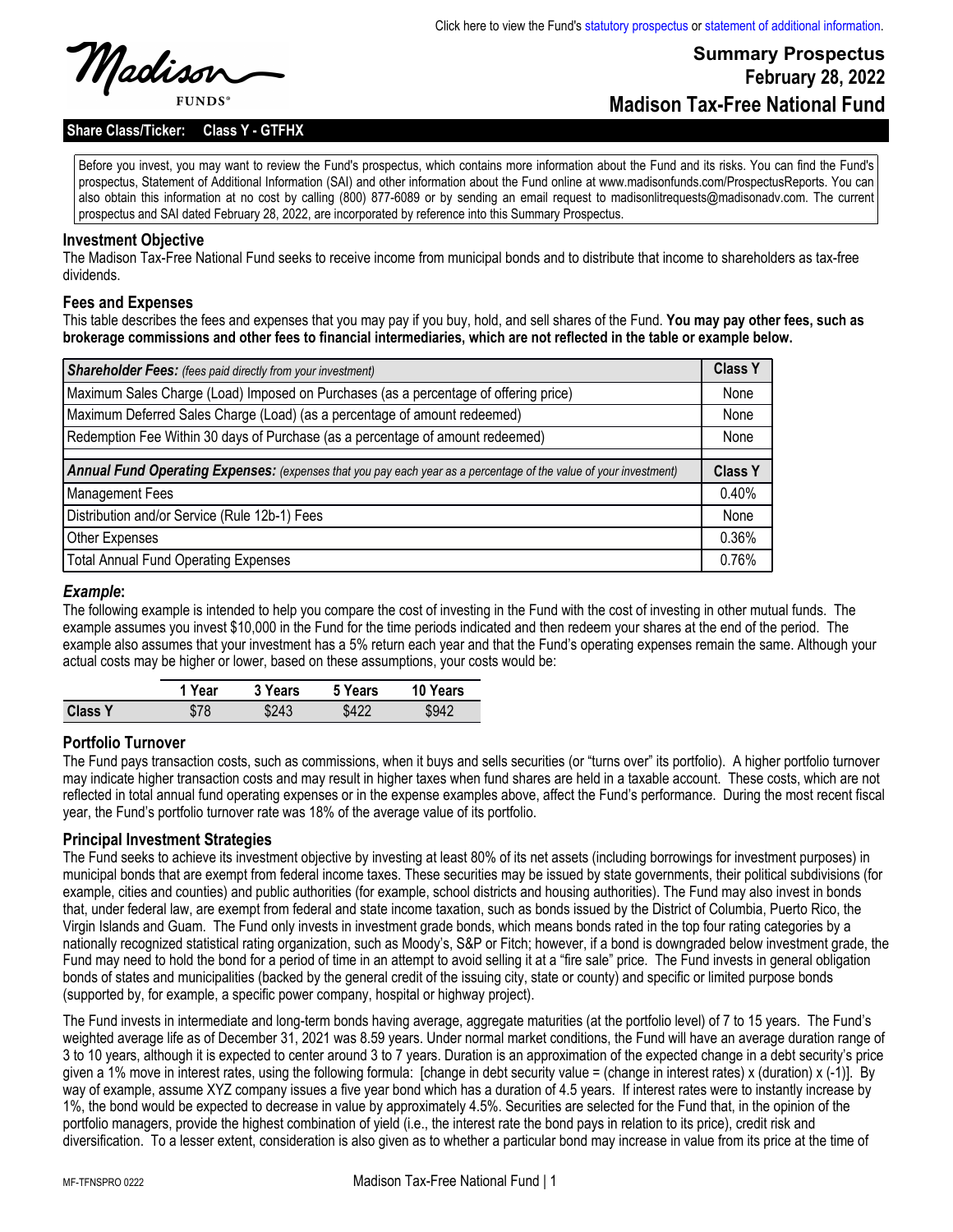purchase. The Fund generally holds 50-75 individual securities in its portfolio at any given time. This reflects the belief of the Fund's investment adviser, Madison Asset Management, LLC ("Madison"), that your money should be invested in Madison's top investment ideas, and that focusing on Madison's best investment ideas is the best way to achieve the Fund's investment objectives.

In the event Madison determines that extraordinary conditions exist (such as tax law changes or a need to adopt a defensive investment position) making it advisable to invest a larger portion of the Fund's assets in taxable investments, more than 20% and even as much as 100% of the Fund's assets could be invested in securities whose income is taxable on the federal or state level. If this situation were to occur, the Fund would not be invested in a manner designed to achieve its investment objective.

Although the Fund expects to pursue its investment objective utilizing its principal investment strategies regardless of market conditions, the Fund may invest up to 100% in tax-free money market instruments. To the extent the Fund engages in this temporary defensive position, the Fund's ability to achieve its investment objective may be diminished.

#### **Principal Risks**

The specific risks of owning the Fund are set forth below. You could lose money as a result of investing in the Fund. An investment in the Fund is not a deposit of a bank and is not insured or guaranteed by the Federal Deposit Insurance Corporation or any other government agency, entity or person. The Fund's share price and total return will fluctuate. You should consider your own investment goals, time horizon and risk tolerance before investing in the Fund.

*Risks of General Obligation versus Limited Purpose Bonds*. General obligation bonds are backed by the unlimited taxing powers of the municipality issuing the bonds. Limited purpose bonds or "limited tax general obligation bonds" are more risky because the pledged tax revenues backing the bonds are limited to revenue sources and maximum property tax millage amounts. For example, a bond issued by the Commonwealth of Virginia has an unlimited tax pledge backing the debt service, while a bond issued for Arlington, Virginia Public School system has a limited revenue source which is property taxes in the district.

*Legislative Risk.* Municipal bonds pay lower rates of interest than comparable corporate bonds because of the tax-free nature of their interest payments. If the tax-free status of municipal securities is altered or eliminated by an act of Congress or the legislature of any particular state, the value of the affected bonds will drop. This is because their low interest payments will be less competitive with other taxable bonds.

*Interest Rate Risk*. As with most income funds, the Fund is subject to interest rate risk, which is the risk that the value of your investment will fluctuate with changes in interest rates. Typically, a rise in interest rates causes a decline in the market value of income bearing securities. When interest rates rise, bond prices fall; generally, the longer the bond's maturity, the more sensitive it is to this risk.

*Call Risk.* If a bond issuer "calls" a bond held by the Fund (i.e., pays it off at a specified price before it matures), the Fund could have to reinvest the proceeds at a lower interest rate. It may also experience a loss if the bond is called at a price lower than what the Fund paid for the bond.

*Risk of Default.* Although Madison monitors the condition of bond issuers, it is still possible that unexpected events could cause the issuer to be unable to pay either principal or interest on its bond. This could cause the bond to go into default and lose value. Some federal agency securities are not backed by the full faith and credit of the United States, so in the event of default, the Fund would have to look to the agency issuing the bond for ultimate repayment.

*Liquidity Risk*. The Fund is also subject to liquidity risk, which means there may be little or no trading activity for the debt securities in which the Fund invests, and that may make it difficult for the Fund to value accurately and/or sell those securities. In addition, liquid debt securities in which the Fund invests are subject to the risk that during certain periods their liquidity will shrink or disappear suddenly and without warning as a result of adverse economic, regulatory or market conditions, or adverse investor perceptions. If the Fund experiences rapid, large redemptions during a period in which a substantial portion of its debt securities are illiquid, the Fund may be forced to sell those securities at a discount, which could result in significant Fund and shareholder losses. Liquidity risk may be higher for this Fund than those of income funds that hold U.S. government securities as part of their portfolios because the liquidity of U.S. government securities has historically continued in times of recent market stress. This Fund normally holds few or no U.S. government securities.

*Capital Gains Tax-Related Risk*. While dividend income is expected to be tax-free, fund shareholders can recognize taxable income in two ways: (1) if you sell your shares at a price that is higher than when you bought them, you will have a taxable capital gain; on the other hand, if you sell your shares at a price that is lower than the price when you bought them, you will have a capital loss; and (2) in the event the Fund sells more securities at prices higher than when they were bought by the Fund, the Fund may pass through the profit it makes from these transactions by making a taxable capital gain distribution.

*Alternative Minimum Tax (AMT) Risk.* In addition to possible taxable capital gain distributions, certain bonds owned by the Fund generate income that is subject to the federal AMT. The interest on these "private activity" bonds could become subject to AMT if you are a taxpayer that meets the AMT criteria. If you are subject to AMT, you will be required to add any income attributable to these bonds (as reported by the Fund annually) to other so-called "tax preference items" to determine possible liability for AMT. Income from AMT bonds may not exceed 20% of the Fund's net income.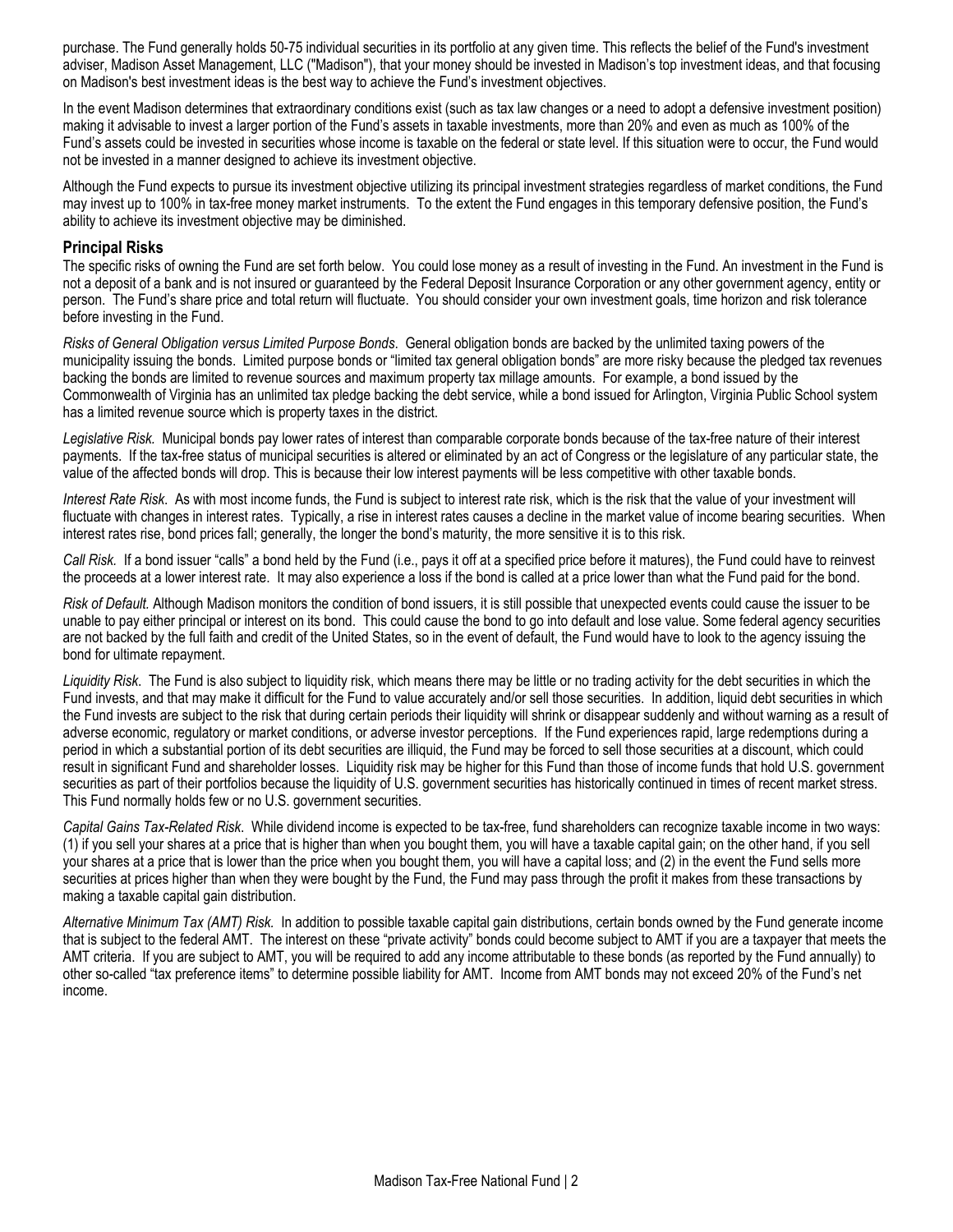### **Performance**

The following bar chart and table provide some indication of the risks of investing in the Fund. The bar chart shows how the Fund's investment results have varied from year to year. The table shows the Fund's average annual total returns for various periods compared to a broad measure of market performance. The Fund's past performance (before and after taxes) is not necessarily an indication of its future performance. Updated performance information current to the most recent month end is available at no cost by visiting www.madisonfunds.com or by calling 1-800-877-6089.



### **Calendar Year Total Returns for Class Y Shares**

## **Average Annual Total Returns For Periods Ended December 31, 2021**

|                                                                                               |                                                             | 1 Year   | 5 Years | 10 Years |
|-----------------------------------------------------------------------------------------------|-------------------------------------------------------------|----------|---------|----------|
| Class Y Shares -                                                                              | Return Before Taxes                                         | 0.02%    | 2.88%   | 2.67%    |
|                                                                                               | Return After Taxes on Distributions                         | $-0.21%$ | 2.78%   | 2.42%    |
|                                                                                               | Return After Taxes on Distributions and Sale of Fund Shares | 0.82%    | 2.69%   | 2.47%    |
| ICE BofA 1-22 Year U.S. Municipal Securities Index (reflects no deductions for sales charges, |                                                             |          |         |          |
| account fees, expenses or taxes)                                                              |                                                             | 1.23%    | 3.73%   | 3.33%    |

After-tax returns are calculated using the highest historical individual federal marginal income tax rates and do not reflect the impact of state and local taxes. Actual after-tax returns depend on an investor's tax situation and may differ from those shown, and after-tax returns shown are not relevant to investors who hold their fund shares through tax-deferred arrangements, such as 401(k) plans or individual retirement accounts. Returns after taxes on distributions and sale of fund shares may be higher than other returns for the same period due to the tax benefit of realizing a capital loss on the sale of fund shares.

### **Portfolio Management**

The investment adviser to the Fund is Madison Asset Management, LLC. Mike Peters, CFA (Vice President, Portfolio Manager) and Jeffrey Matthias, CFA (Vice President, Portfolio Manager) co-manage the Fund. Mr. Peters has served in this capacity since February 1997 and Mr. Matthias has served in this capacity since February 2016.

### **Purchase and Sale of Fund Shares**

The minimum investment amount to establish an account in Class Y shares is normally \$1,000 for non-retirement accounts and \$500 for individual retirement and education savings accounts, and the minimum to add to an account is \$50. For an account established with an automatic investment plan the minimum is \$50 per month to establish or add to an account.

The Fund will waive the minimum investment requirements for certain employee benefit plans and for certain financial intermediaries that submit orders on behalf of their customers, although the intermediaries may impose their own minimum investment requirements. The Fund may also reduce or waive the minimum investment requirements under certain circumstances and on a case-by-case basis if deemed to be in the best interest of the Fund.

You may generally purchase, exchange or redeem shares of the Fund on any day the New York Stock Exchange (NYSE) is open for business by written request (Madison Funds, P.O. Box 219083, Kansas City, MO 64121-9083), by telephone (1-800-877-6089), by contacting your financial professional, by wire (purchases only) or, with respect to purchases and exchanges, online at www.madisonfunds.com. Requests must be received in good order by the Fund or its transfer agent prior to the close of regular trading of the NYSE in order to receive that day's net asset value.Investors wishing to purchase or redeem shares through a broker-dealer or other financial intermediary should contact the broker-dealer or financial intermediary to learn how to place an order.